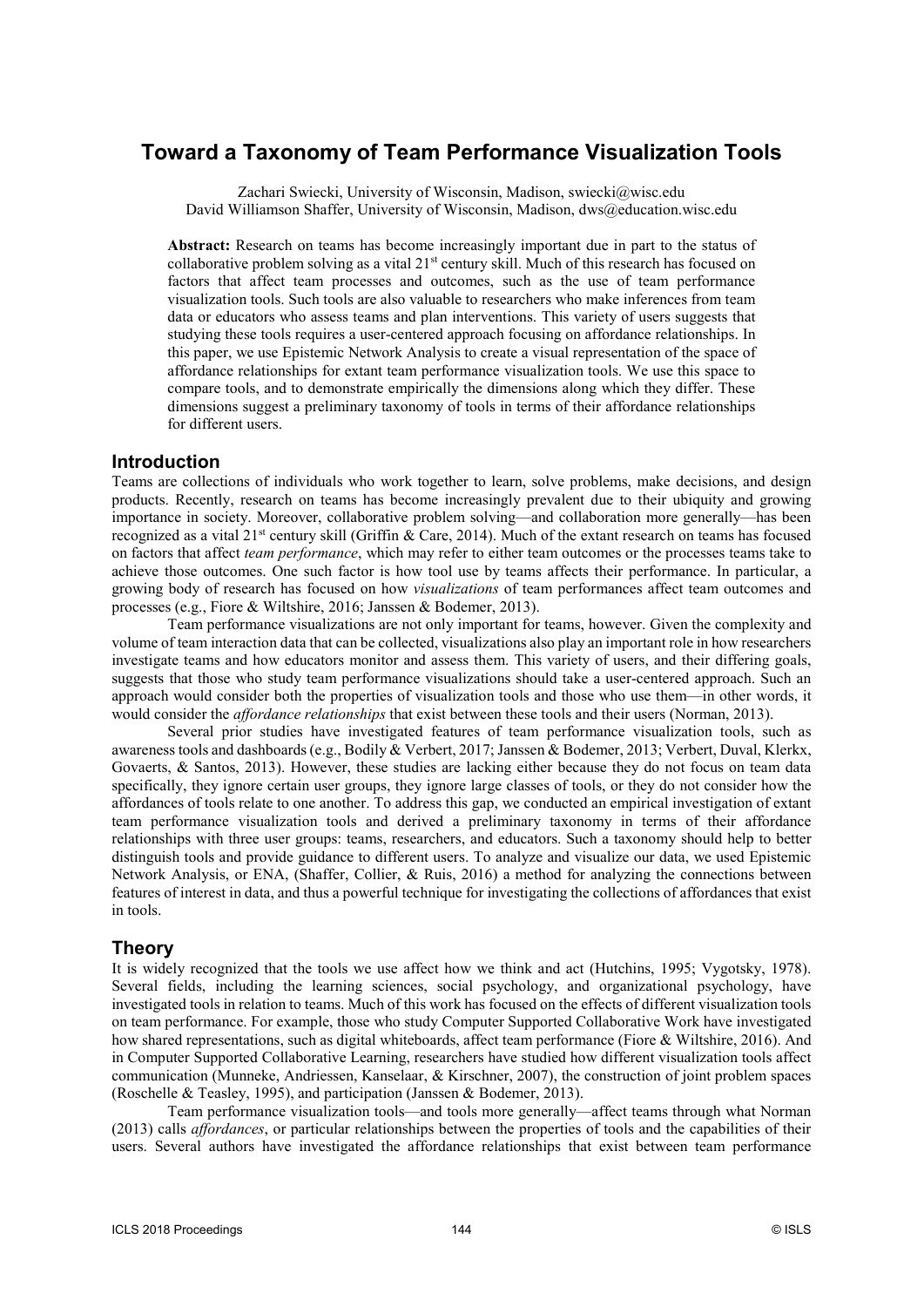visualization tools and teams. For example, Janssen and Boedmer (2013) argue that cognitive group awareness tools, which provide information about the distribution of team knowledge, help to coordinate social and cognitive activity by facilitating communication and the development of shared mental models. Similarly, social group awareness tools, which provide information about the *activities* of team members such as communication levels or contributions to tasks, help teams to coordinate action and information in situations where they cannot directly see one another's behavior. These awareness tools may also allow team members to *identify* and directly compare their performance to that of their teammates, creating opportunities for social comparison. Other tools may occlude individual contributions, instead showing metrics of team performance only at the team level (Kimmerle & Cress, 2008; Kimmerle, Cress, & Hesse, 2007).

While it is clear that tools affect how teams perform, they also affect how researchers measure team performance. To understand and make claims about teams, researchers design assessments to collect evidence that warrant those claims (Mislevy, 1996). However, teams are dynamic and complex systems. They have multilevel structure, individuals interact with one another and with tools, and these interactions change over time. The combination of these features means that evidence elicited from teams is both vast and complex. For example, many researchers study teams who work together in virtual environments. Such environments log data on interactions within the environment, including mouse clicks, verbal or chat communications, and product submissions. The complexity of these data has led many researchers to use visualization tools in order to make meaning from the evidence they collect. For example, researchers have used a variety of *network* tools to visualize both the *structure* of team interactions and the *semantic* content of those interactions (e.g., Dawson, Tan, & McWilliam, 2011; Sha, Teplovs, & van Aalst, 2010). Temporal visualization tools, such as CORDTRA, have been used to analyze the sequence and simultaneity of team interactions (Hmelo-Silver, Jordan, Liu, & Chernobilsky, 2011). And *dependency* visualizations, such as those derived from state transitions, Markov models, and process models, have been used to investigate the likelihood that team actions follow or depend on one another (Reimann, P., Frerejean, J., & Thompson, K., 2009).

Furthermore, given the volume and complexity of team data, educators have come to rely on tools that convey information about teams succinctly in real-time. Consequently, learning analytic *dashboards* have been designed to provide educators with information about team activity and performance in condensed views (Verbert et al., 2013). Many of these dashboards, such as the Process Tab (Shaffer, 2017) , which uses network diagrams to represent the connections teams make between concepts as they collaborate, allow educators to access the data underlying the visualizations to see more detailed information on demand.

Each of the properties described above—knowledge, activity, member identification, structure, semantics, temporality, dependence, and details—are features of team performance visualization tools that afford different actions for different users. Teams use these affordances to facilitate communication and compare their performance; researchers use them to test hypotheses and build theories; and educators use them to assess students or plan interventions. Importantly, the affordances of any given tool do not exist in isolation. For example, concept maps, one kind of cognitive group awareness tool, represent information about team knowledge and information about the structure of that knowledge—that is, how knowledge components relate to one another. In addition, dashboards typically contain a variety of visualizations of team performance. One dashboard, Collaid (Martinez Maldonado, Kay, Yacef, & Schwendimann, 2012), contains at least five visualizations, including radar graphs, pie charts, and time series, which simultaneously provide information about how team activities change over time. In other words, team performance visualization tools are interactive systems in which different affordances relate to and affect one another. Thus, understanding and describing the affordance relationships between different tools and their users requires a method of analysis focused on how affordances connect to one another. One such method is Epistemic Network Analysis, or ENA (Shaffer, Collier, & Ruis, 2016).

ENA measures connections among relevant features in data and represents those connections as networks. ENA was developed to model cognitive networks, or networks that represent associations between elements of complex thinking. This method has been used to study the patterns of connections that teams of learners make as they solve problems in simulations of professional practice (e.g., Shaffer et al., 2016). Thus, ENA itself is a team performance visualization tool. However, ENA is also a general method for investigating data where complex patterns of relationships are thought to exist. In this study, we use ENA to create a visual representation of the space of affordances for extant team performance visualization tools. Using this space, we compare tools, and also demonstrate empirically the dimensions along which they differ.

Several prior studies have investigated the affordances of team visualization tools for different user groups. However, each case has important limitations. For example, Verbert and colleagues (2013) conducted a review of over 20 learning analytics dashboards. These authors classified each dashboard according features such as target user (teacher or student) and data source (social interaction, time spent, and so on). This review accounted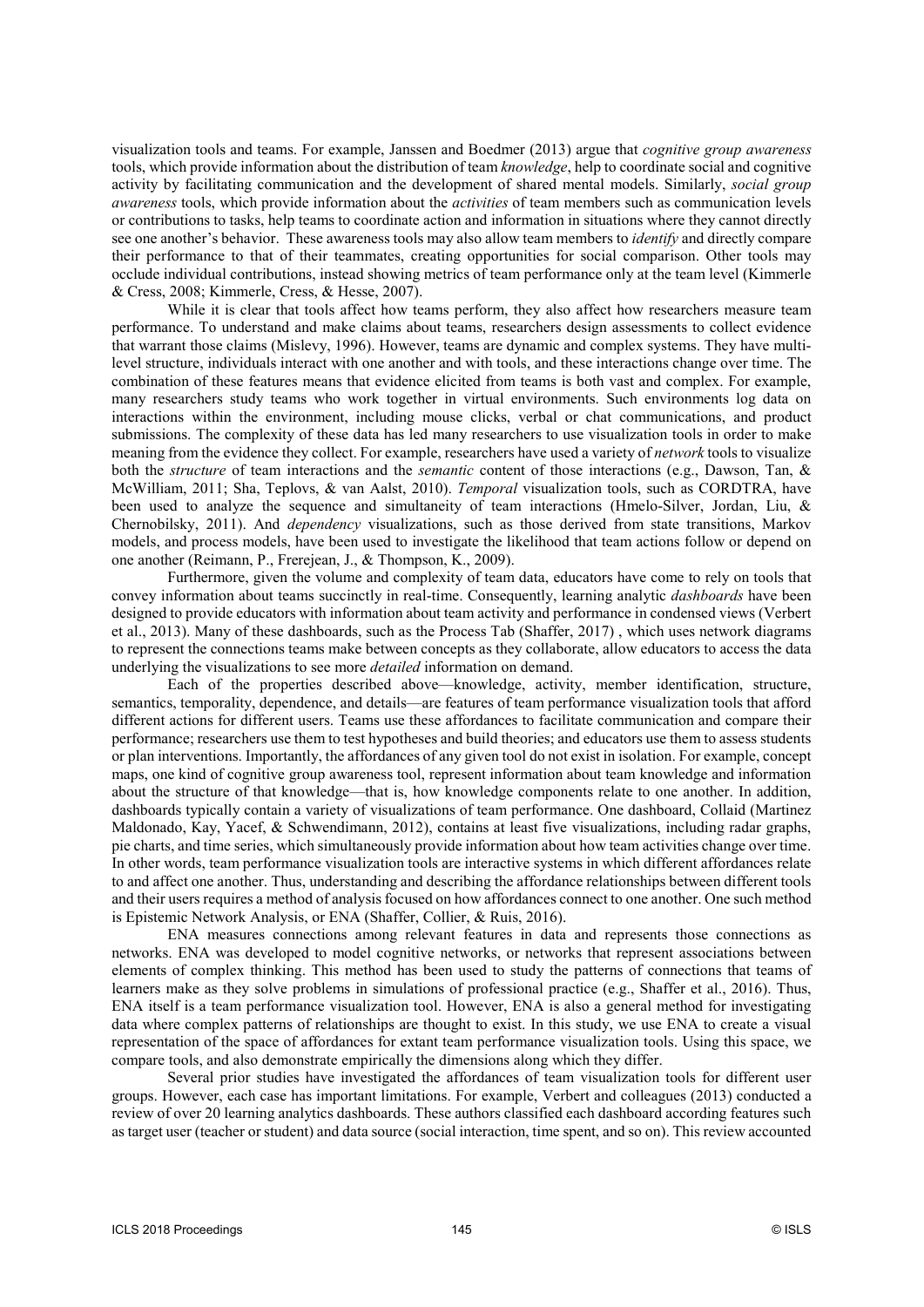for two kinds of users; however, it was limited to one particular kind of visualization tool and did not specifically target dashboards that represent team performance data.

Taking a team focus, Janssen and Bodemer (2013) reviewed the literature on group awareness tools. These authors identified the kind of data represented by each tool, how the data was collected, and characteristics of the visualizations used. This work explicitly looked at tools designed for teams as the target user, and it considered several affordances of these tools for teams. However, other aspects of the visualizations considered tended to focus only on surface level properties and not the interactions they afforded. Moreover, this review did not consider tools designed for researchers or educators.

Each study above contributes toward understanding the affordance relationships between team performance visualization tools and their users. However, they either ignore certain users, ignore large classes of tools, or do not focus on teams. Work discussing team performance visualization tools for researches is also deficient in that it often only implicitly demonstrates their affordances. That is, this work shows what these tools can do in terms of providing insights into team performance or building theory, but they do not explicitly discuss the properties of the visualizations that make these insights possible. And while some work is more explicit in this regard (e.g., Siebert-Evenstone et al., 2016), it is rare that authors discuss a variety of these visualizations together in one place.

In this paper, we address the limitations of prior work by conducting an empirical investigation of the affordances of extant team performance visualization tools. In particular, we examine the literature on these tools and ask the following two research questions: (1) what are the affordances of extant tools? And, (2) how do these affordances differ across user groups? This analysis provides some first steps toward a taxonomy of tools that should guide future work and help users select appropriate tools given their goals.

# **Methods**

# Data

To address the research questions above, we first collected a representative sample of papers that described team performance visualization tools and their affordances. To collect this sample, we consulted a panel of three domain experts who have extensive experience in measuring and visualizing team performance. These experts suggested specific papers in which team performance visualization tools were described, as well as topics for a literature search. Using these papers, their citations, and literature search topics, we collected a sample of 41 papers and book chapters, which were reviewed and approved by the expert panel. From this sample, we identified 48 team performance visualization tools for this study.

# Coding

Two raters classified the tools described in each paper into one of six types: (1) social group awareness tools, (2) cognitive group awareness tools, (3) dashboards, (4) networks, (5) dependency visualizations, and (6) temporal visualizations. The distribution of tools by type is shown in table 1.

#### Table 1: Counts of team performance visualization tools by type

| <b>Type</b>                      | Count |
|----------------------------------|-------|
| Social Group Awareness           | 17    |
| <b>Cognitive Group Awareness</b> | 11    |
| Dashboards                       | 11    |
| <b>Networks</b>                  |       |
| Dependency Visualizations        |       |
| <b>Temporal Visualizations</b>   |       |

Next, the two raters coded each tool for their intended user and affordances. The user categories included four codes: (1) team, (2) educator, (3) team and educator, and (4) researcher. Tools coded for the first three categories were described in papers that explicitly mentioned the end user of the tool. Tools coded for the researcher category either did not mention the end user of the tool, or only reported on the analysis of team performance data using a given tool. In total, 31 tools were coded for teams as the intended user, 3 for educators, 5 for teams and educators, and 9 for researchers. We developed the visualization affordance codes from a grounded analysis (Glaser & Strauss, 1967) of the data. We define these codes in table 2.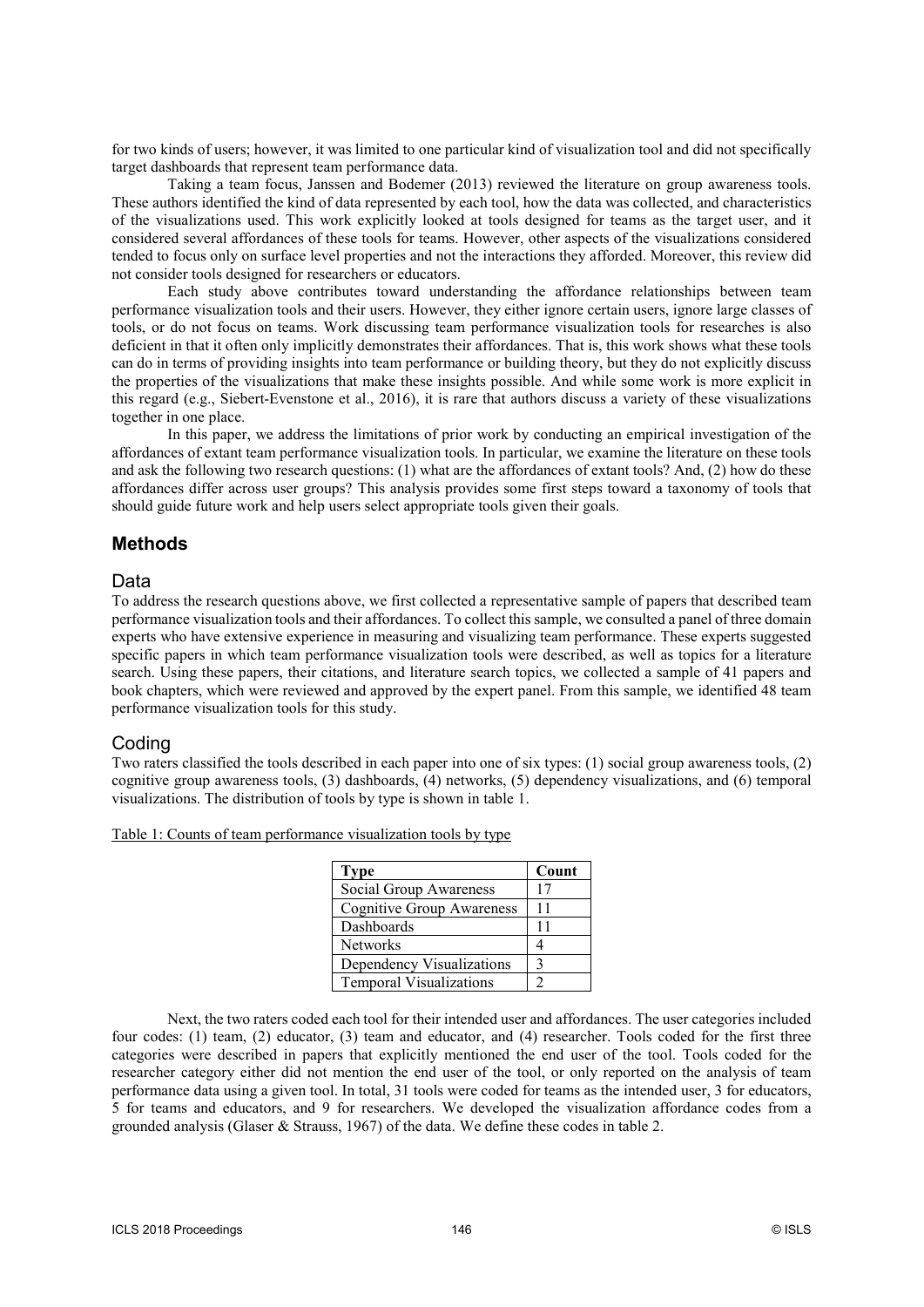|  | Table 2: Visualization affordance codes |
|--|-----------------------------------------|
|  |                                         |

| Code             | <b>Definition</b>                                                                                                   | <b>Example</b>                                       |
|------------------|---------------------------------------------------------------------------------------------------------------------|------------------------------------------------------|
| Activity         | Represents information about the activity or participation<br>of the team, e.g., how much they are communicating or | Collaid dashboard: Martinez-<br>Maldano et al., 2012 |
|                  | contributing to the task.                                                                                           |                                                      |
| Knowledge        | Represents information about the knowledge, opinions, or                                                            | Concept maps: Engelmann &                            |
|                  | understandings held by the team.                                                                                    | <b>Hesse 2011</b>                                    |
| <b>Structure</b> | Represents the structure of teams, their interactions, or                                                           | Social network graphs: Dawson                        |
|                  | their knowledge, e.g., subgroups, communication patterns,                                                           | & McWilliam, 2011                                    |
|                  | or connections between concepts.                                                                                    |                                                      |
| <b>Semantics</b> | Represents the content of team interactions or                                                                      | KSV: Sha et al., 2010.                               |
|                  | knowledge—rather than, or in addition to—quantity or                                                                |                                                      |
|                  | structure.                                                                                                          |                                                      |
| Dependence       | Represents information about how team actions depend on                                                             | Dependency graphs: Reimann                           |
|                  | other team actions, e.g., the likelihood that one action                                                            | et al., 2009.                                        |
|                  | follows another.                                                                                                    |                                                      |
| Temporality      | Represents information about the simultaneity, sequence,                                                            | CORDTRA: Hmelo-Silver et                             |
|                  | or change of team actions or knowledge over time.                                                                   | al., 2011.                                           |
| Member           | Contributions from each individual team member are                                                                  | Social awareness tool:                               |
| Identification   | identifiable within a single visualization in the tool.                                                             | Kimmerle et al., 2007.                               |
| Details          | Allows users to access the data underlying the                                                                      | Process Tab: Shaffer, 2017.                          |
|                  | visualization.                                                                                                      |                                                      |

Two raters coded each visualization tool for the type, user, and affordance codes described above. Given the relatively small sample size, both raters coded the entire data set together, resolving differences as they coded, and arriving at a single decision for each code. Thus, the kappa statistic for this coding was 1.

### Analysis

After coding, we analyzed the data using ENA. ENA measures connections among codes in data and represents them as networks. In this study, we used ENA to construct network models for each of the 48 team performance visualization tools. Here, the units of analysis are the tools, the network nodes correspond to the affordance codes in table 2, and a network for a given tool represents its collection of affordances.

The process of creating ENA models is described in more detail elsewhere (Shaffer et al., 2016), but in brief, ENA creates adjacency matrices for each unit of analysis that quantify the co-occurrences of codes within the unit. Next, the adjacency matrices are normalized and represented as vectors in a high dimensional space, where each dimension corresponds to a co-occurrence of codes. A dimensional reduction via singular value decomposition is then performed to project the vector for each unit of analysis into a lower dimensional space that maximizes the variance accounted for in the data. Finally, the nodes of the networks are placed in the space using an optimization algorithm such that the center of mass for a given unit's network closely corresponds to that unit's location in the lower dimensional space. Importantly, these nodes placements are fixed, meaning that the nodes of each network are in the same place for all units in the analysis. This fixed set of node positions allows for meaningful comparisons between units in terms of their connection patterns and allows us meaningfully interpret the dimensions of the space.

The final result is two coordinated representations for each unit of analysis: (1) a *plotted point*, which represents the location of that unit's network in the low-dimensional space, and (2) a weighted network graph. Because the location of any plotted point corresponds to the center of mass of its corresponding network, we can use the weighting of the network to explain that point's location. Thus, plotted points located on the right hand side of the space will have networks whose strongest, or most heavily weighted, connections appear on the right. Similarly, plotted points located on the left will have networks whose strongest connections appear on the left, and so on. Using ENA, we can also group plotted points by metadata and calculate the mean position in the space for a group. This mean can be plotted in the same metric space and has a corresponding network graph which represents the average connections between codes for that group. In this analysis, we grouped the visualization tools in two ways: by type of tool (table 1) and by user. In both cases, to make comparisons between groups we used their mean position in the space, their mean network diagrams, and network difference graphs, which subtract the edge weights of two networks to show the strongest connections in each group.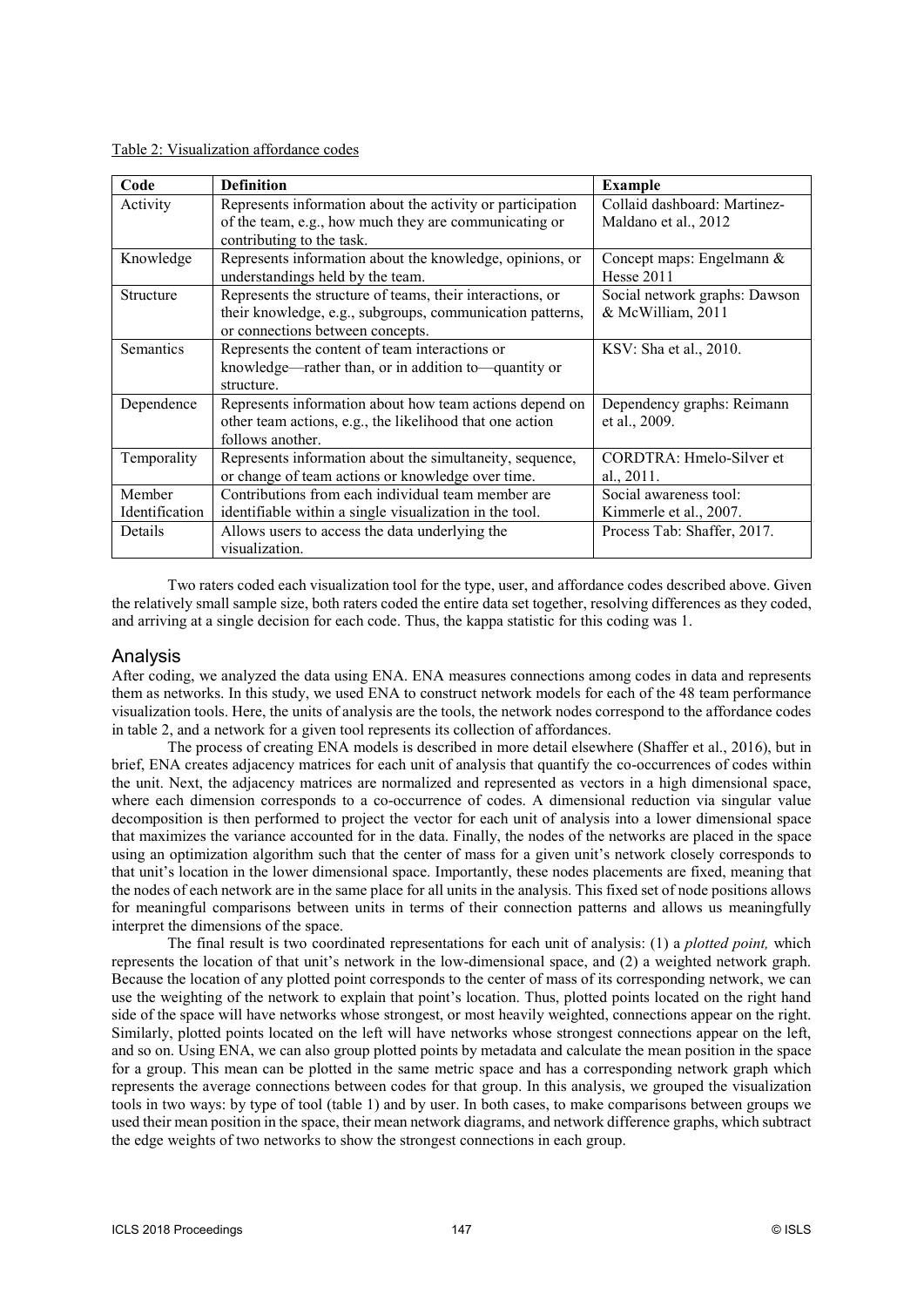# **Results**

In this study, we used ENA to investigate (1) the affordances of extant team performance visualization tools and (2) how those affordances differ across user groups. With regard to the first, in the figures below we see the results of the ENA analysis for the six types of tools described above. Fig 1 shows the mean plotted points (colored squares) for each type of tool, as well as the overall mean point, in ENA space. In the figure, we have also included the network for the overall mean, which helps to interpret the dimensions of the space. For the mean network in figure 1, the thickness and saturation of a given connection reflects the average number of tools coded for both codes defining the connection.



Fig 1. Mean plotted points and overall mean network for the six tool types. Legend on the right.

Because of the relationship between network representations and plotted points in ENA, we can use this network layout to interpret the dimensions of the space, and in turn, the meaning of each point's location. Thus, the Y dimension separates visualization tools in terms of their focus on more complex data transformations, such as showing temporality, dependence, or structure (top), versus less complex transformations like showing individual contributions or underlying data (bottom). On the other hand, the X dimension separates visualization tools in terms of their focus on social information about each team member, such as their activity levels (left), versus more cognitive information, such as the knowledge held by the team (right).

The interpretation of the dimensions above helps to explain the location of tools in the space, as well as the differences between them. For example, in the figure, we see that the mean location of social and cognitive awareness tools in the space is quite different. To highlight this difference, in figure 2 we constructed a difference graph showing which connections, on average, are stronger in one kind of tool versus the other. In particular, this graph shows that cognitive awareness tools (red) are toward the right and lower down in the space due to their focus on representing team knowledge, underlying data, and the contributions of all members on the team. Contrastingly, social awareness tools (blue) are toward the left and higher up due to their focus on representing the social activity of each team member and how that activity changes over time.



Fig 2. Network difference graph for social (blue) and cognitive (red) awareness tools.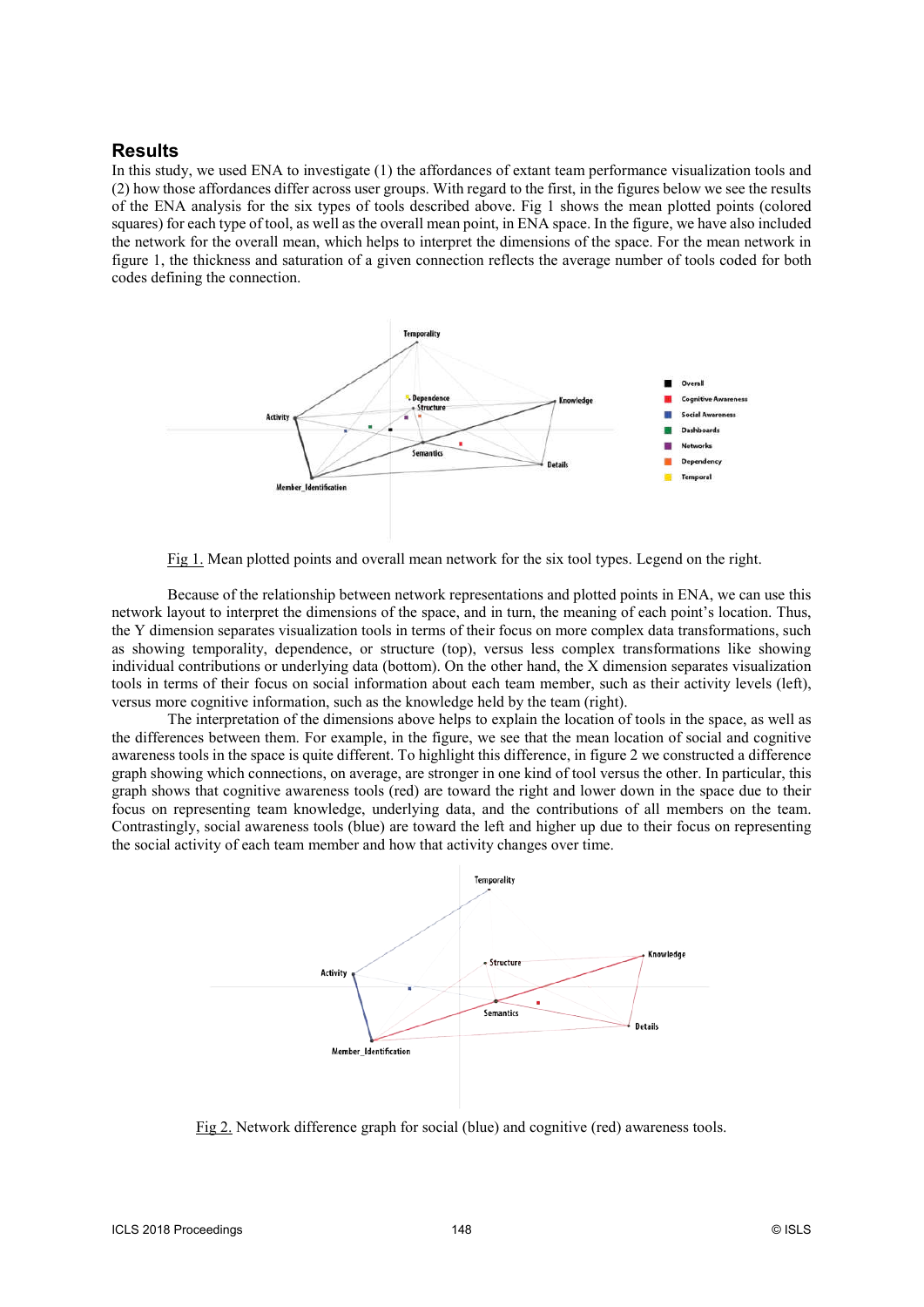Page limitations do not allow us to include the network diagrams like those in figures 2 for each type of tool; however, the defining affordances of each tool type can be inferred from the location of their mean plotted points and the interpretation of dimensions described above. For a more detailed account, we examined the separate networks for each type of tool and found that network visualizations (purple, figure 1) are defined by more complex representations of the structure and semantics of team activities and knowledge. Similarly, dependency visualizations (in orange) are defined by the representation of those same features, with the addition of information about how team activities or knowledge components depend on one another. Temporal visualizations are defined by representations of temporality and the semantic content of team activity and knowledge. Finally, dashboards are defined by representations of how the activity of team members change over time.

With regard to our second research question, figure 4 below shows the results of the ENA analysis of visualization tools grouped by their intended user. Thus, the colored squares in this figure correspond to the mean plotted point positions of tools grouped by user, whereas in figure 1 above, the colored squares correspond to the mean plotted point positons of the tools grouped by visualization type. Here again, we include the overall mean network diagram to aid in interpretation. Because only the groupings of tools have changed, the interpretation of the dimensions remains the same as above.



Fig 3. Mean plotted points and overall mean network for tools by user. Legend on the right.

Figure 3 shows that, on average, visualization tools designed for teams (in blue), focus on representing information about the activity and knowledge of each individual on the team, as well as the data underlying the visualizations. On the other hand, tools designed for use by researchers (in red) focus on representing more complex information such as temporality, structure, and dependence.

Tools designed for educators or teams and educators (green and purple respectively) are located below and to the left of researcher tools, meaning that they focus more on the activity of team members and underlying data, rather than more complex team performance data. However, their location on the Y axis is higher than tools designed for teams, meaning that they focus relatively more on complex data than team tools, on average.

#### **Discussion**

The ENA analysis above suggests a preliminary taxonomy of team performance visualization tools in terms of their affordances. The dimensions of the ENA space distinguish between those tools that focus on representations of social versus cognitive information on the X axis, and those tools that focus on more or less complex transformations of team performance data on the Y axis. These dimensions define four broad categories with which we can classify the different tools: complex/cognitive, complex/social, simple/social, simple/cognitive. Thus on average, network, dependency, and temporal visualizations fall into the complex/cognitive category; dashboards fall into the complex/social category; social awareness tools into the simple/social category (though just barely); and cognitive awareness tools into the simple/cognitive category. These same categories also apply to the tools when grouped by user: researcher tools tend to be complex/cognitive; educator tools, complex/social; educator and team tools, complex/social; and team tools, simple/social.

The taxonomy described above has at least two important implications, one practical and one theoretical. First, it allows potential users to make clear distinctions between tools in terms of their affordances. This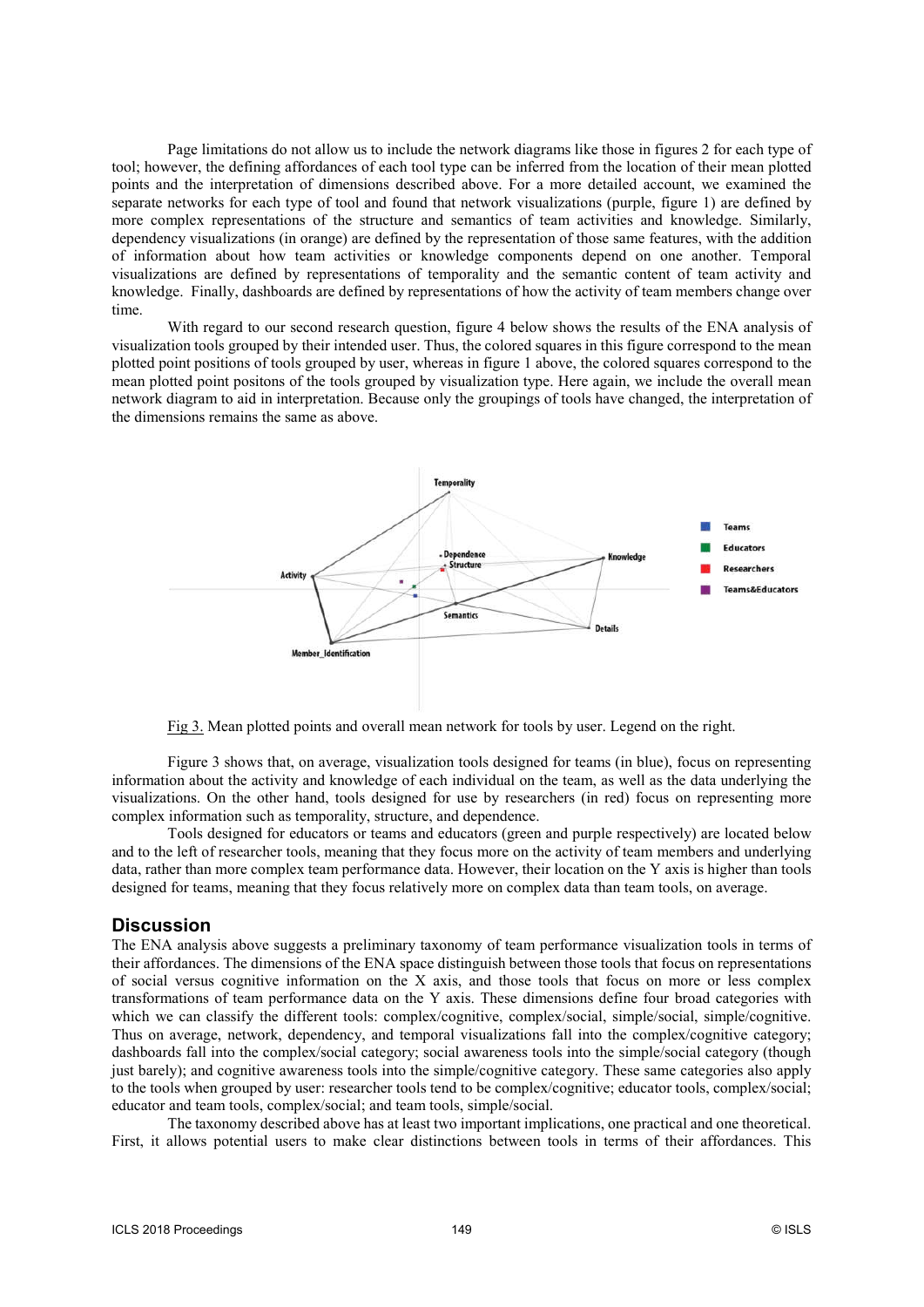taxonomy could help users to distinguish between broad types of visualization tools such as temporal versus network tools or to make more fine-grained comparisons between individual tools. These distinctions may also help users understand which tools complement one another, and guide their decisions about which tools to use given their goals. For example, researchers interested in visualizing complex cognitive information about teams over time may find temporal visualizations useful. However, if they are also interested in the structure of team cognition, or how team cognitive components depend on one another, then they may want to supplement their analyses with network or dependency tools.

Second, this taxonomy suggests potential areas of further inquiry and visualization tool development. For example, the discrepancy between tools designed for researchers and those designed for teams suggests that more complex and cognitively focused tools have yet to be developed for teams. A potential explanation for the lack of more complex tools for teams may have to do with the *constraints* associated with them. Just as tools have affordances that make certain interactions possible, their constraints place limits on those interactions. The researcher visualization tools are constrained in the sense that they may require more knowledge or expertise to understand, and more time to interpret. Teams that lack this knowledge and time may not benefit from such tools unless they are carefully designed for their contexts. For now, the effect of such tools on team performance remains an open question.

This study has several obvious limitations. First, our data selection procedure was limited in that it relied on the suggestions of a small panel of experts. Although these selections were supplemented by citation and literature searches, a more systematic search of the literature would likely have added to our sample. Future work will explore more systematic data selection methods. Second, in the majority of cases, our coding process was limited to investigating descriptions or images of the visualization tools rather than the tools themselves. Thus, it is possible that some important features were missed if they were not clearly described in their write-ups. Finally, the sample sizes for some types of visualization tools, such as temporal tools, were relatively small. The normalization feature of ENA should mitigate such differences in sample size; however, future work will target literature searches around tools that were less represented here. Despite these limitations, this work provides a preliminary taxonomy of team performance visualization tools based on an empirical analysis. Investigating more tools will test the stability of the ENA model and taxonomy presented here, and should improve its utility for teams, educators, and researchers.

### **References**

Barron, B. (2003). When Smart Groups Fail. Journal of the Learning Sciences, 12(3), 307–359.

- Bodily, R., & Verbert, K. (2017). Review of research on student-facing learning analytics dashboards and educational recommender systems. IEEE Transactions on Learning Technologies, 1–1.
- Dawson, S., Tan, J. P.-L., & McWilliam, E. (2011). Measuring creative potential: Using social network analysis to monitor a learners' creative capacity.
- Engelmann, T., & Hesse, F. W. (2011). Fostering sharing of unshared knowledge by having access to the collaborators' meta-knowledge structures. Computers in Human Behavior, 27(6), 2078–2087.
- Fiore, S. M., & Wiltshire, T. J. (2016). Technology as Teammate: Examining the Role of External Cognition in Support of Team Cognitive Processes. Frontiers in Psychology, 7.
- Glaser, B. G., & Strauss, A. L. (1967). The discovery of grounded theory: Strategies for qualitative research. Aldine de Gruyter.
- Griffin, P., & Care, E. (2014). Assessment and teaching of 21st century skills: Methods and approach. Springer.
- Hmelo-Silver, C. E., Jordan, R., Liu, L., & Chernobilsky, E. (2011). Representational tools for understanding complex computer-supported collaborative learning environments (pp. 83–106). Springer.
- Hutchins, E. (1995). Cognition in the wild. Cambridge, MA: MIT Press.
- Janssen, J., & Bodemer, D. (2013). Coordinated Computer-Supported Collaborative Learning: Awareness and Awareness Tools. Educational Psychologist, 48(1), 40–55.
- Kimmerle, J., & Cress, U. (2008). Group awareness and self-presentation in computer-supported information exchange. International Journal of Computer-Supported Collaborative Learning, 3(1), 85–97.
- Kimmerle, J., Cress, U., & Hesse, F. W. (2007). An interactional perspective on group awareness: Alleviating the information-exchange dilemma (for everybody?). International Journal of Human-Computer Studies, 65(11), 899–910.
- Martinez Maldonado, R., Kay, J., Yacef, K., & Schwendimann, B. (2012). An Interactive Teacher's Dashboard for Monitoring Groups in a Multi-tabletop Learning Environment. In S. A. Cerri, W. J. Clancey, G. Papadourakis, & K. Panourgia (Eds.), Intelligent Tutoring Systems (Vol. 7315, pp. 482–492). Berlin, Heidelberg: Springer Berlin Heidelberg.